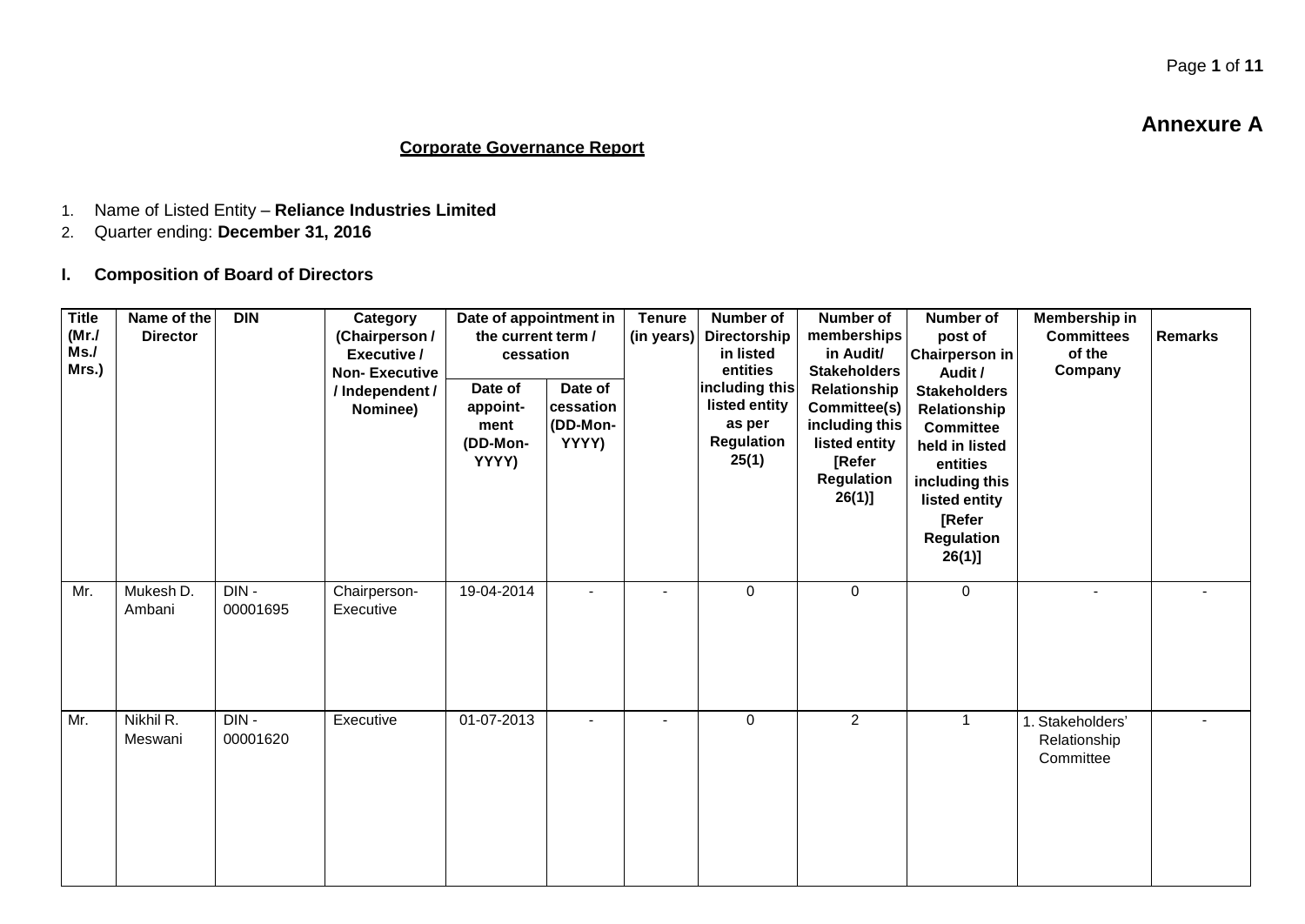| <b>Title</b><br>(MrJ)<br>Ms.<br>Mrs.) | Name of the<br><b>Director</b> | DIN              | Category<br>(Chairperson /<br>Executive /<br><b>Non-Executive</b><br>/ Independent /<br>Nominee) | Date of appointment in<br>the current term /<br>cessation<br>Date of<br>appoint-<br>ment<br>(DD-Mon-<br>YYYY) | Date of<br>cessation<br>(DD-Mon-<br>YYYY) | <b>Tenure</b><br>(in years) | Number of<br>Directorship<br>in listed<br>entities<br>including this<br>listed entity<br>as per<br><b>Regulation</b><br>25(1) | Number of<br>memberships<br>in Audit/<br><b>Stakeholders</b><br>Relationship<br>Committee(s)<br>including this<br>listed entity<br>[Refer<br><b>Regulation</b><br>$26(1)$ ] | Number of<br>post of<br><b>Chairperson in</b><br>Audit /<br><b>Stakeholders</b><br>Relationship<br><b>Committee</b><br>held in listed<br>entities<br>including this<br>listed entity<br>[Refer<br><b>Regulation</b> | Membership in<br><b>Committees</b><br>of the<br>Company                             | <b>Remarks</b> |
|---------------------------------------|--------------------------------|------------------|--------------------------------------------------------------------------------------------------|---------------------------------------------------------------------------------------------------------------|-------------------------------------------|-----------------------------|-------------------------------------------------------------------------------------------------------------------------------|-----------------------------------------------------------------------------------------------------------------------------------------------------------------------------|---------------------------------------------------------------------------------------------------------------------------------------------------------------------------------------------------------------------|-------------------------------------------------------------------------------------|----------------|
| Mr.                                   | Hital R.<br>Meswani            | DIN-<br>00001623 | Executive                                                                                        | 04-08-2015                                                                                                    |                                           |                             | $\mathbf 0$                                                                                                                   | $\mathbf{1}$                                                                                                                                                                | $26(1)$ ]<br>$\mathbf 0$                                                                                                                                                                                            | 1. Stakeholders'<br>Relationship<br>Committee<br>2. Risk<br>Management<br>Committee |                |
| Mr.                                   | P.M.S.<br>Prasad               | DIN-<br>00012144 | Executive                                                                                        | 21-08-2014                                                                                                    |                                           |                             | $\mathbf 0$                                                                                                                   | $\mathbf 0$                                                                                                                                                                 | $\mathbf 0$                                                                                                                                                                                                         | 1. Risk<br>Management<br>Committee                                                  |                |
| Mr.                                   | Pawan<br>Kumar Kapil           | DIN-<br>02460200 | Executive                                                                                        | 16-05-2013                                                                                                    |                                           |                             | $\,0\,$                                                                                                                       | $\pmb{0}$                                                                                                                                                                   | $\mathsf 0$                                                                                                                                                                                                         |                                                                                     |                |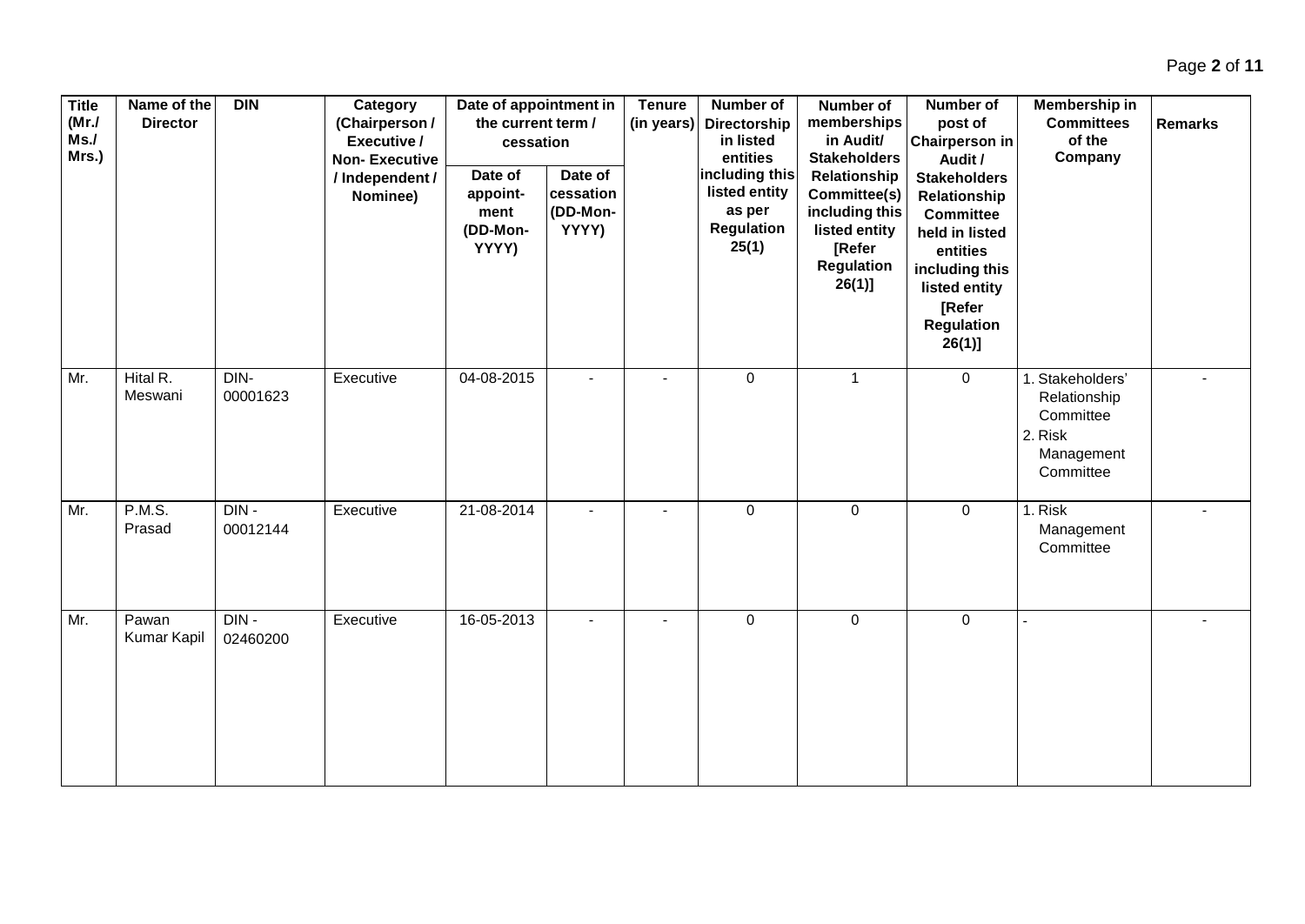| Title<br>(MrJ)<br>Ms.<br>Mrs.) | Name of the<br><b>Director</b> | <b>DIN</b>       | Category<br>(Chairperson/<br>Executive /<br><b>Non-Executive</b><br>/ Independent /<br>Nominee) | Date of appointment in<br>the current term /<br>cessation<br>Date of<br>appoint-<br>ment<br>(DD-Mon-<br>YYYY) | Date of<br>cessation<br>(DD-Mon-<br>YYYY) | <b>Tenure</b><br>(in years) | Number of<br>Directorship<br>in listed<br>entities<br>including this<br>listed entity<br>as per<br><b>Regulation</b><br>25(1) | Number of<br>memberships<br>in Audit/<br><b>Stakeholders</b><br>Relationship<br>Committee(s)<br>including this<br>listed entity<br>[Refer<br><b>Regulation</b><br>$26(1)$ ] | Number of<br>post of<br>Chairperson in<br>Audit /<br><b>Stakeholders</b><br>Relationship<br><b>Committee</b><br>held in listed<br>entities<br>including this<br>listed entity<br>[Refer<br><b>Regulation</b><br>$26(1)$ ] | Membership in<br><b>Committees</b><br>of the<br>Company                                                                            | <b>Remarks</b>                                                                                                |
|--------------------------------|--------------------------------|------------------|-------------------------------------------------------------------------------------------------|---------------------------------------------------------------------------------------------------------------|-------------------------------------------|-----------------------------|-------------------------------------------------------------------------------------------------------------------------------|-----------------------------------------------------------------------------------------------------------------------------------------------------------------------------|---------------------------------------------------------------------------------------------------------------------------------------------------------------------------------------------------------------------------|------------------------------------------------------------------------------------------------------------------------------------|---------------------------------------------------------------------------------------------------------------|
| Mr.                            | Mansingh L<br><b>Bhakta</b>    | DIN-<br>00001963 | Non-executive-<br>Independent                                                                   | 28-03-2015                                                                                                    |                                           | 3 years                     | $\mathbf{1}$                                                                                                                  | $\pmb{0}$                                                                                                                                                                   | $\overline{0}$                                                                                                                                                                                                            |                                                                                                                                    | Appointed up<br>to the date of<br>43rd Annual<br>General<br>Meeting to be<br>held in<br>calendar year<br>2017 |
| Mr.                            | Yogendra P.<br>Trivedi         | DIN-<br>00001879 | Non-executive-<br>Independent                                                                   | 18-06-2014                                                                                                    |                                           | 3 years                     | $\overline{4}$                                                                                                                | $\mathbf{3}$                                                                                                                                                                | $\overline{2}$                                                                                                                                                                                                            | 1. Audit Committee Appointed up<br>2. Stakeholders'<br>Relationship<br>Committee<br>3. Nomination and<br>Remuneration<br>Committee | to the date of<br>43rd Annual<br>General<br>Meeting to be<br>held in<br>calendar year<br>2017                 |
| Mr.                            | Dharam Vir<br>Kapur            | DIN-<br>00001982 | Non-executive-<br>Independent                                                                   | 28-03-2015                                                                                                    |                                           | 3 years                     | 3                                                                                                                             | $\overline{4}$                                                                                                                                                              | 3                                                                                                                                                                                                                         | 1. Nomination and<br>Remuneration<br>Committee                                                                                     | Appointed up<br>to the date of<br>43rd Annual<br>General<br>Meeting to be<br>held in<br>calendar year<br>2017 |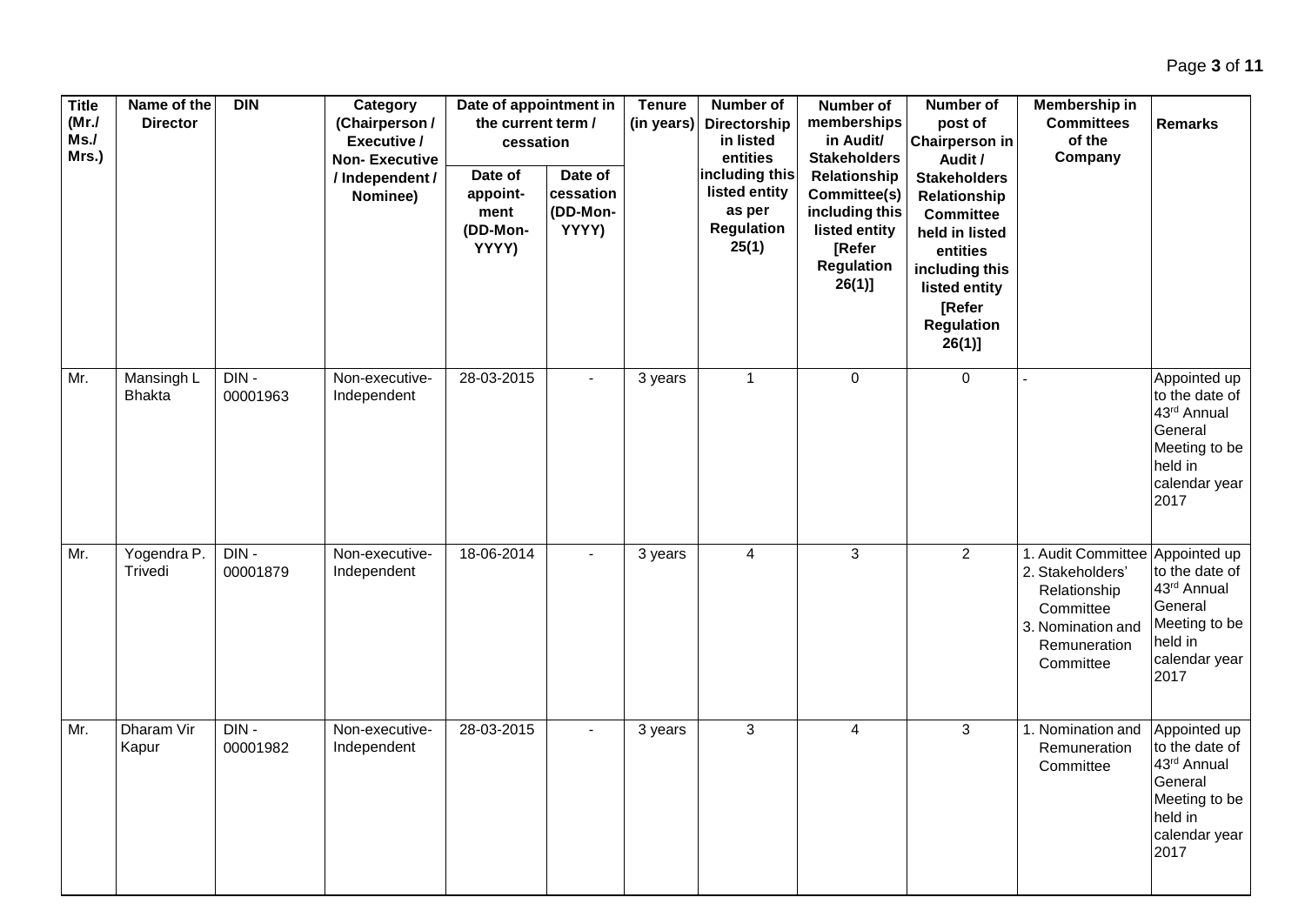| <b>Title</b><br>(MrJ)<br>Ms.<br>Mrs.) | Name of the<br><b>Director</b> | <b>DIN</b>       | Category<br>(Chairperson /<br>Executive /<br><b>Non-Executive</b> | Date of appointment in<br>the current term /<br>cessation |                                           | <b>Tenure</b><br>(in years) | Number of<br>Directorship<br>in listed<br>entities<br>including this | Number of<br>memberships<br>in Audit/<br><b>Stakeholders</b>                                                | <b>Number of</b><br>post of<br>Chairperson in<br>Audit /                                                                                                          | Membership in<br><b>Committees</b><br>of the<br>Company | <b>Remarks</b>                                                                                                |
|---------------------------------------|--------------------------------|------------------|-------------------------------------------------------------------|-----------------------------------------------------------|-------------------------------------------|-----------------------------|----------------------------------------------------------------------|-------------------------------------------------------------------------------------------------------------|-------------------------------------------------------------------------------------------------------------------------------------------------------------------|---------------------------------------------------------|---------------------------------------------------------------------------------------------------------------|
|                                       |                                |                  | / Independent /<br>Nominee)                                       | Date of<br>appoint-<br>ment<br>(DD-Mon-<br>YYYY)          | Date of<br>cessation<br>(DD-Mon-<br>YYYY) |                             | listed entity<br>as per<br>Regulation<br>25(1)                       | Relationship<br>Committee(s)<br>including this<br>listed entity<br>[Refer<br><b>Regulation</b><br>$26(1)$ ] | <b>Stakeholders</b><br>Relationship<br><b>Committee</b><br>held in listed<br>entities<br>including this<br>listed entity<br>[Refer<br><b>Regulation</b><br>26(1)] |                                                         |                                                                                                               |
| Mr.                                   | Ashok Misra                    | DIN-<br>00006051 | Non-executive-<br>Independent                                     | 18-06-2014                                                |                                           | 3 years                     | $\mathbf{3}$                                                         | 3                                                                                                           | $\mathbf 0$                                                                                                                                                       | 1. Stakeholders'<br>Relationship<br>Committee           | Appointed up<br>to the date of<br>43rd Annual<br>General<br>Meeting to be<br>held in<br>calendar year<br>2017 |

Page **4** of **11**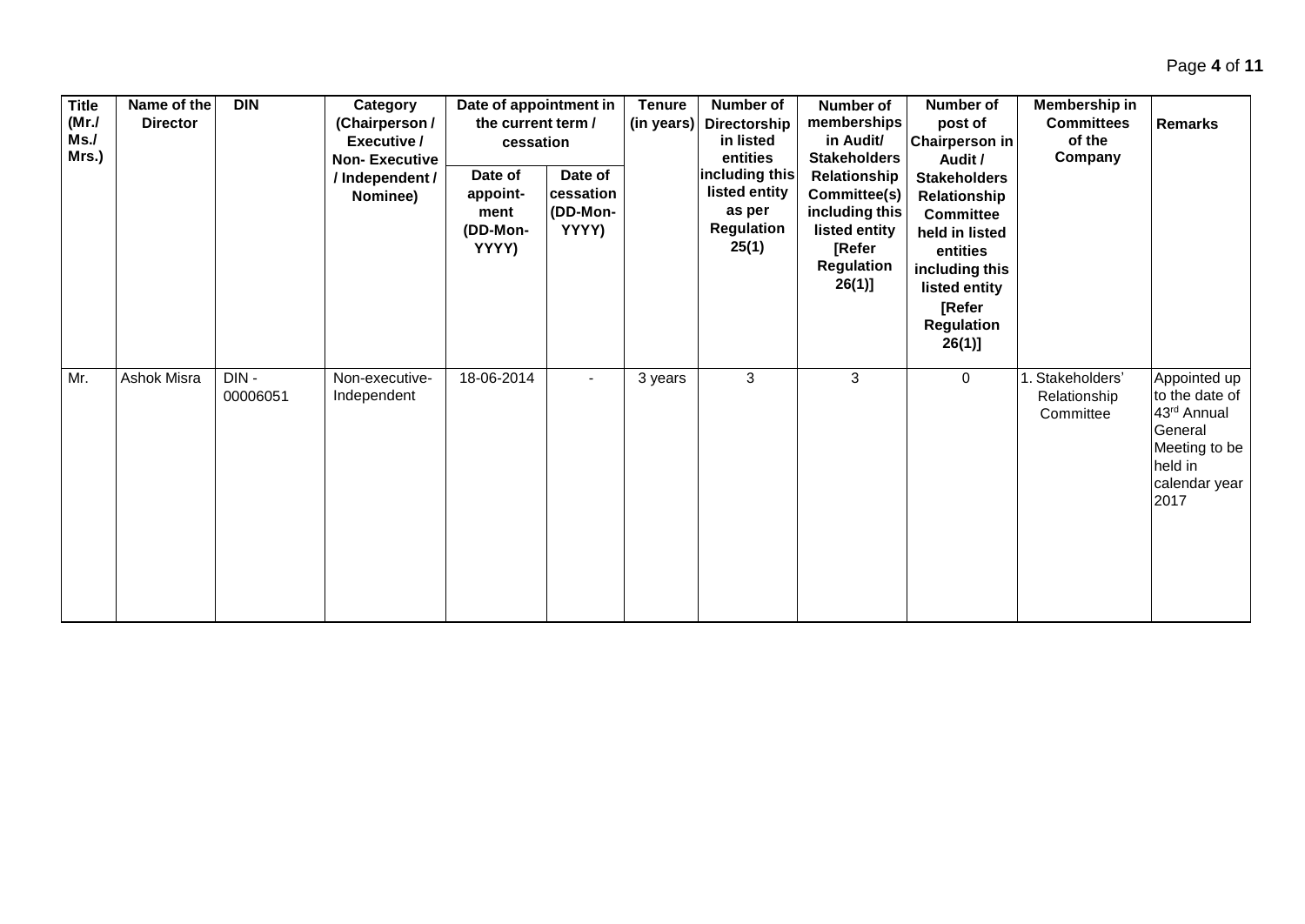| Page 5 of 11 |  |
|--------------|--|
|--------------|--|

| <b>Title</b><br>(MrJ)<br>Ms.<br>Mrs.) | Name of the<br><b>Director</b> | DIN                 | Category<br>(Chairperson /<br>Executive /<br><b>Non-Executive</b><br>/ Independent /<br>Nominee) | Date of appointment in<br>the current term /<br>cessation<br>Date of<br>appoint-<br>ment<br>(DD-Mon-<br>YYYY) | Date of<br>cessation<br>(DD-Mon-<br>YYYY) | <b>Tenure</b><br>(in years) | Number of<br>Directorship<br>in listed<br>entities<br>including this<br>listed entity<br>as per<br><b>Regulation</b><br>25(1) | Number of<br>memberships<br>in Audit/<br><b>Stakeholders</b><br>Relationship<br>Committee(s)<br>including this<br>listed entity<br>[Refer<br>Regulation<br>$26(1)$ ] | Number of<br>post of<br><b>Chairperson in</b><br>Audit /<br><b>Stakeholders</b><br>Relationship<br><b>Committee</b><br>held in listed<br>entities<br>including this<br>listed entity<br>[Refer<br>Regulation<br>$26(1)$ ] | Membership in<br><b>Committees</b><br>of the<br>Company | <b>Remarks</b>                                                                                                 |
|---------------------------------------|--------------------------------|---------------------|--------------------------------------------------------------------------------------------------|---------------------------------------------------------------------------------------------------------------|-------------------------------------------|-----------------------------|-------------------------------------------------------------------------------------------------------------------------------|----------------------------------------------------------------------------------------------------------------------------------------------------------------------|---------------------------------------------------------------------------------------------------------------------------------------------------------------------------------------------------------------------------|---------------------------------------------------------|----------------------------------------------------------------------------------------------------------------|
| Mr.                                   | Dipak C.<br>Jain               | $DIN -$<br>00228513 | Non-executive-<br>Independent                                                                    | 28-03-2015                                                                                                    |                                           | 3 years                     | $\overline{2}$                                                                                                                | $\overline{2}$                                                                                                                                                       | $\overline{0}$                                                                                                                                                                                                            | $\blacksquare$                                          | Appointed up<br>to the date of<br>43rd Annual<br>General<br>Meeting to be<br>held in<br>calendar year<br>2017. |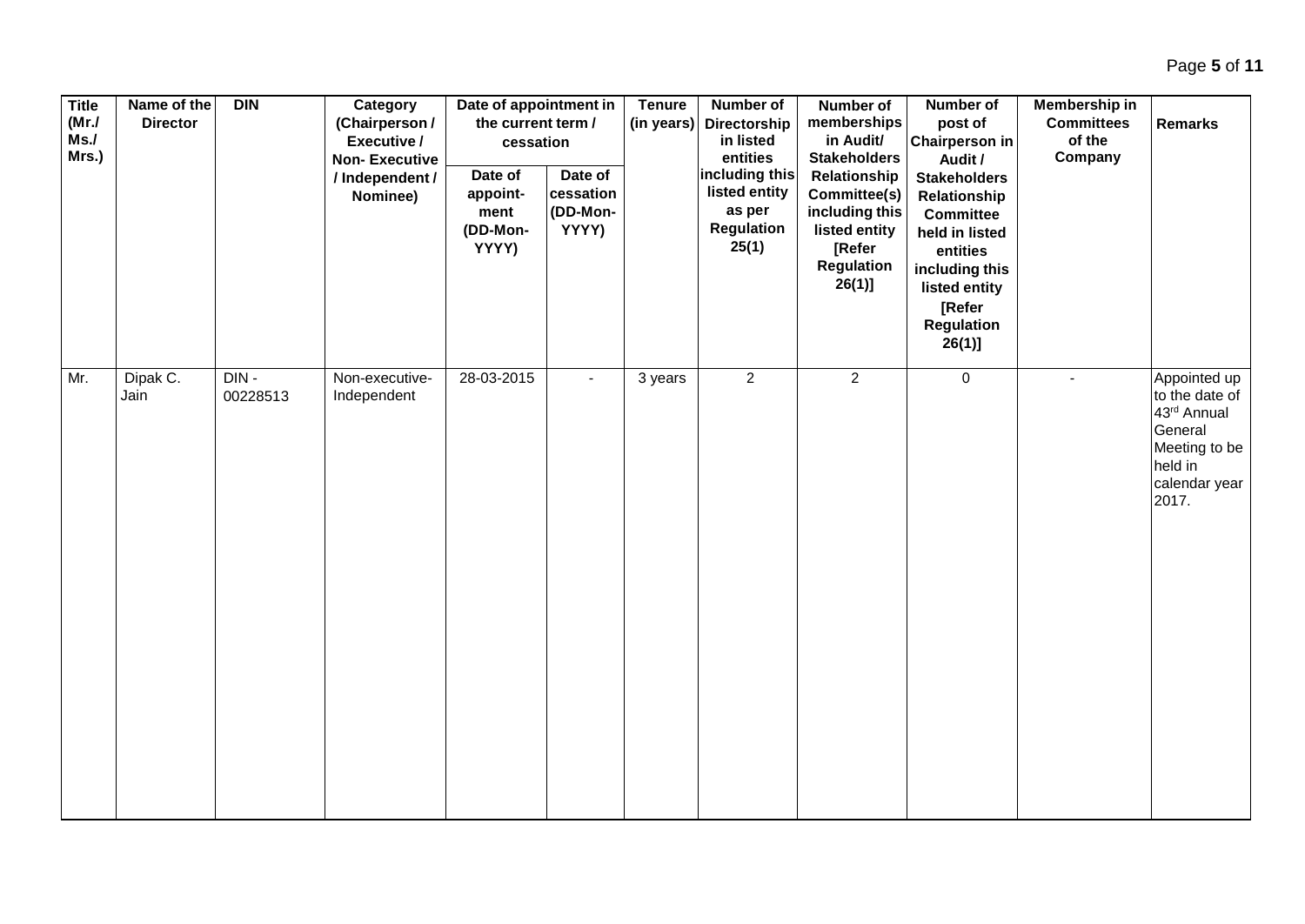| <b>Title</b><br>(MrJ)<br>Ms.<br>Mrs.) | Name of the<br><b>Director</b> | <b>DIN</b>             | Category<br>(Chairperson /<br>Executive /<br><b>Non-Executive</b><br>/ Independent /<br>Nominee) | Date of appointment in<br>the current term /<br>cessation<br>Date of<br>appoint-<br>ment<br>(DD-Mon-<br>YYYY) | Date of<br>cessation<br>(DD-Mon-<br>YYYY) | <b>Tenure</b><br>(in years) | <b>Number of</b><br><b>Directorship</b><br>in listed<br>entities<br>including this<br>listed entity<br>as per<br><b>Regulation</b><br>25(1) | Number of<br>memberships<br>in Audit/<br><b>Stakeholders</b><br>Relationship<br>Committee(s)<br>including this<br>listed entity<br>[Refer<br><b>Regulation</b><br>$26(1)$ ] | Number of<br>post of<br><b>Chairperson in</b><br>Audit /<br><b>Stakeholders</b><br>Relationship<br><b>Committee</b><br>held in listed<br>entities<br>including this<br>listed entity<br>[Refer<br><b>Regulation</b><br>$26(1)$ ] | Membership in<br><b>Committees</b><br>of the<br>Company                 | <b>Remarks</b>                                                                                                |
|---------------------------------------|--------------------------------|------------------------|--------------------------------------------------------------------------------------------------|---------------------------------------------------------------------------------------------------------------|-------------------------------------------|-----------------------------|---------------------------------------------------------------------------------------------------------------------------------------------|-----------------------------------------------------------------------------------------------------------------------------------------------------------------------------|----------------------------------------------------------------------------------------------------------------------------------------------------------------------------------------------------------------------------------|-------------------------------------------------------------------------|---------------------------------------------------------------------------------------------------------------|
| Mr.                                   | Raghunath<br>A. Mashelkar      | <b>DIN</b><br>00074119 | Non-executive-<br>Independent                                                                    | 28-03-2015                                                                                                    |                                           | 3 years                     | 5                                                                                                                                           | 3                                                                                                                                                                           | $\mathbf 0$                                                                                                                                                                                                                      | 1. Audit<br>Committee<br>2. Nomination and<br>Remuneration<br>Committee | Appointed up<br>to the date of<br>43rd Annual<br>General<br>Meeting to be<br>held in<br>calendar year<br>2017 |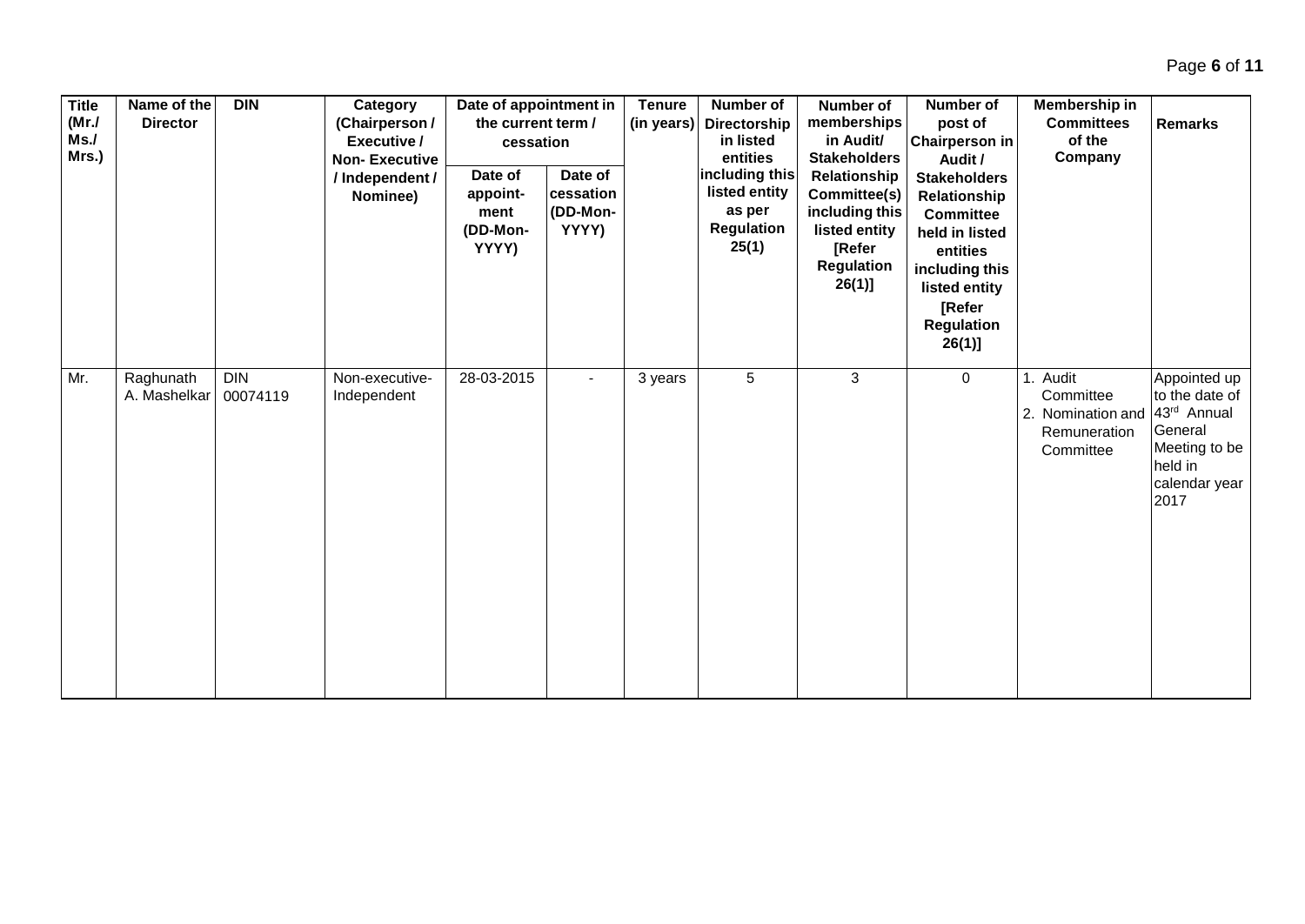| <b>Title</b><br>(MrJ)<br>Ms.<br>Mrs.) | Name of the<br><b>Director</b> | DIN              | Category<br>(Chairperson /<br>Executive /<br><b>Non-Executive</b><br>/ Independent /<br>Nominee) | Date of appointment in<br>the current term /<br>cessation<br>Date of<br>appoint-<br>ment<br>(DD-Mon-<br>YYYY) | Date of<br>cessation<br>(DD-Mon-<br>YYYY) | <b>Tenure</b><br>(in years) | Number of<br>Directorship<br>in listed<br>entities<br>including this<br>listed entity<br>as per<br>Regulation<br>25(1) | Number of<br>memberships<br>in Audit/<br><b>Stakeholders</b><br>Relationship<br>Committee(s)<br>including this<br>listed entity<br>[Refer<br><b>Regulation</b><br>$26(1)$ ] | Number of<br>post of<br><b>Chairperson in</b><br>Audit /<br><b>Stakeholders</b><br>Relationship<br><b>Committee</b><br>held in listed<br>entities<br>including this<br>listed entity<br>[Refer<br><b>Regulation</b><br>$26(1)$ ] | Membership in<br><b>Committees</b><br>of the<br>Company                                                              | <b>Remarks</b>                                                                 |
|---------------------------------------|--------------------------------|------------------|--------------------------------------------------------------------------------------------------|---------------------------------------------------------------------------------------------------------------|-------------------------------------------|-----------------------------|------------------------------------------------------------------------------------------------------------------------|-----------------------------------------------------------------------------------------------------------------------------------------------------------------------------|----------------------------------------------------------------------------------------------------------------------------------------------------------------------------------------------------------------------------------|----------------------------------------------------------------------------------------------------------------------|--------------------------------------------------------------------------------|
| Mr.                                   | Adil<br>Zainulbhai             | DIN-<br>06646490 | Non-executive-<br>Independent                                                                    | 18-06-2014                                                                                                    |                                           | 5 years                     | 6                                                                                                                      | $\overline{7}$                                                                                                                                                              | $5\phantom{.0}$                                                                                                                                                                                                                  | 1. Audit Committee Appointed<br>2. Risk<br>Management<br>Committee<br>3. Nomination and<br>Remuneration<br>Committee | for a period<br>of 5<br>consecutive<br>years for a<br>term up to<br>31-03-2019 |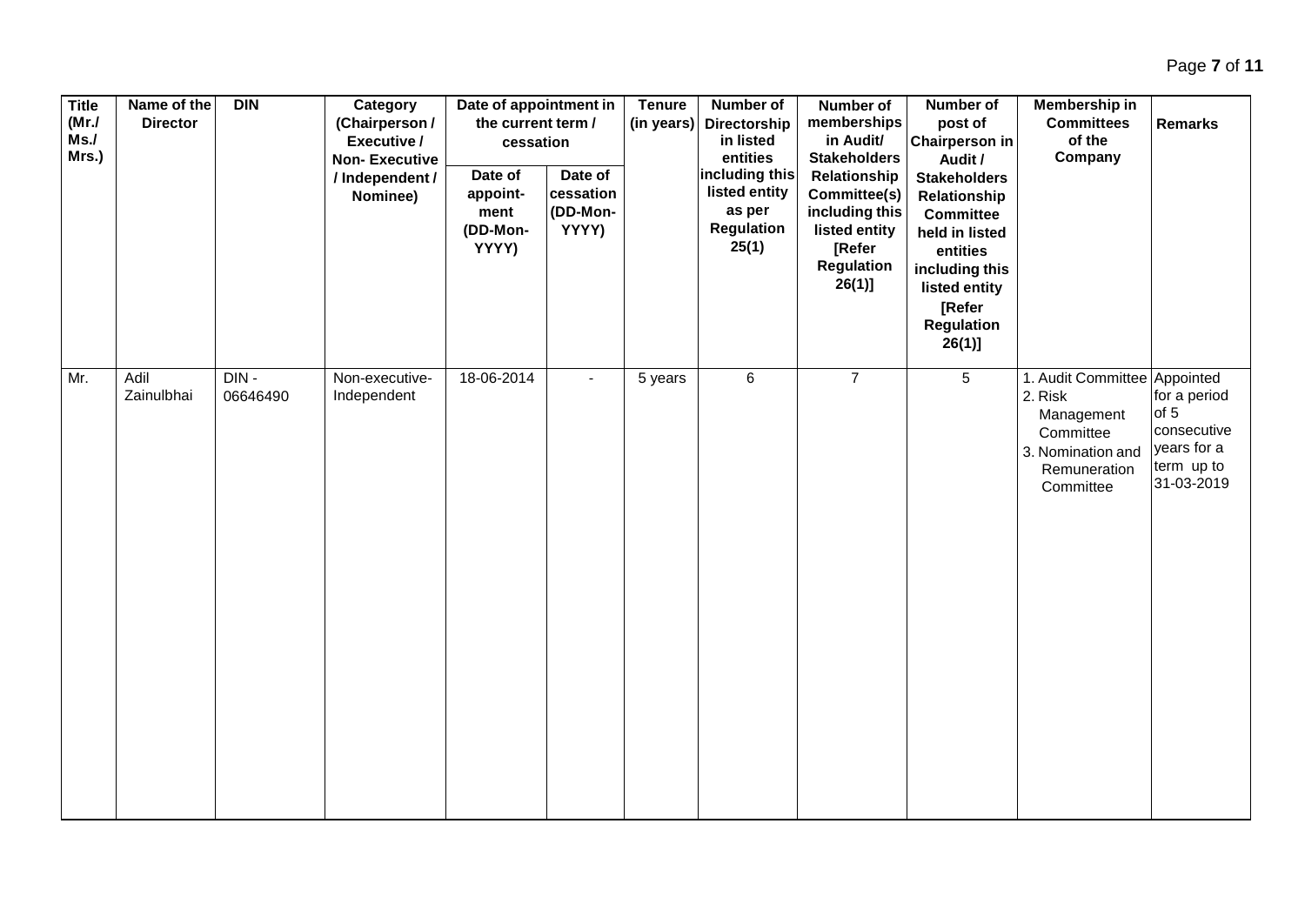| <b>Title</b><br>(MrJ)<br>Ms.<br>Mrs.) | Name of the<br><b>Director</b> | <b>DIN</b>       | Category<br>(Chairperson/<br>Executive /<br><b>Non-Executive</b><br>/ Independent /<br>Nominee) | Date of appointment in<br>the current term /<br>cessation<br>Date of<br>appoint-<br>ment<br>(DD-Mon-<br>YYYY) | Date of<br>cessation<br>(DD-Mon-<br>YYYY) | <b>Tenure</b><br>(in years) | Number of<br><b>Directorship</b><br>in listed<br>entities<br>including this<br>listed entity<br>as per<br>Regulation<br>25(1) | Number of<br>memberships<br>in Audit/<br><b>Stakeholders</b><br>Relationship<br>Committee(s)<br>including this<br>listed entity<br><b>[Refer</b><br><b>Regulation</b><br>$26(1)$ ] | <b>Number of</b><br>post of<br><b>Chairperson in</b><br>Audit /<br><b>Stakeholders</b><br>Relationship<br><b>Committee</b><br>held in listed<br>entities<br>including this<br>listed entity<br>[Refer<br><b>Regulation</b><br>$26(1)$ ] | Membership in<br><b>Committees</b><br>of the<br>Company | <b>Remarks</b>                                                                 |
|---------------------------------------|--------------------------------|------------------|-------------------------------------------------------------------------------------------------|---------------------------------------------------------------------------------------------------------------|-------------------------------------------|-----------------------------|-------------------------------------------------------------------------------------------------------------------------------|------------------------------------------------------------------------------------------------------------------------------------------------------------------------------------|-----------------------------------------------------------------------------------------------------------------------------------------------------------------------------------------------------------------------------------------|---------------------------------------------------------|--------------------------------------------------------------------------------|
| Mrs.                                  | Nita M.<br>Ambani              | DIN-<br>03115198 | Non-executive -<br>Non-<br>independent                                                          | 18-06-2014                                                                                                    |                                           |                             | $\mathbf 0$                                                                                                                   | 0                                                                                                                                                                                  | 0                                                                                                                                                                                                                                       |                                                         |                                                                                |
| Mr.                                   | Raminder<br>Singh Gujral       | DIN-<br>07175393 | Non-executive-<br>Independent                                                                   | 12-06-2015                                                                                                    |                                           | 5 years                     | $\overline{2}$                                                                                                                | $\overline{2}$                                                                                                                                                                     | $\pmb{0}$                                                                                                                                                                                                                               | 1. Audit Committee Appointed                            | for a period<br>of 5<br>consecutive<br>years for a<br>term up to<br>11-06-2020 |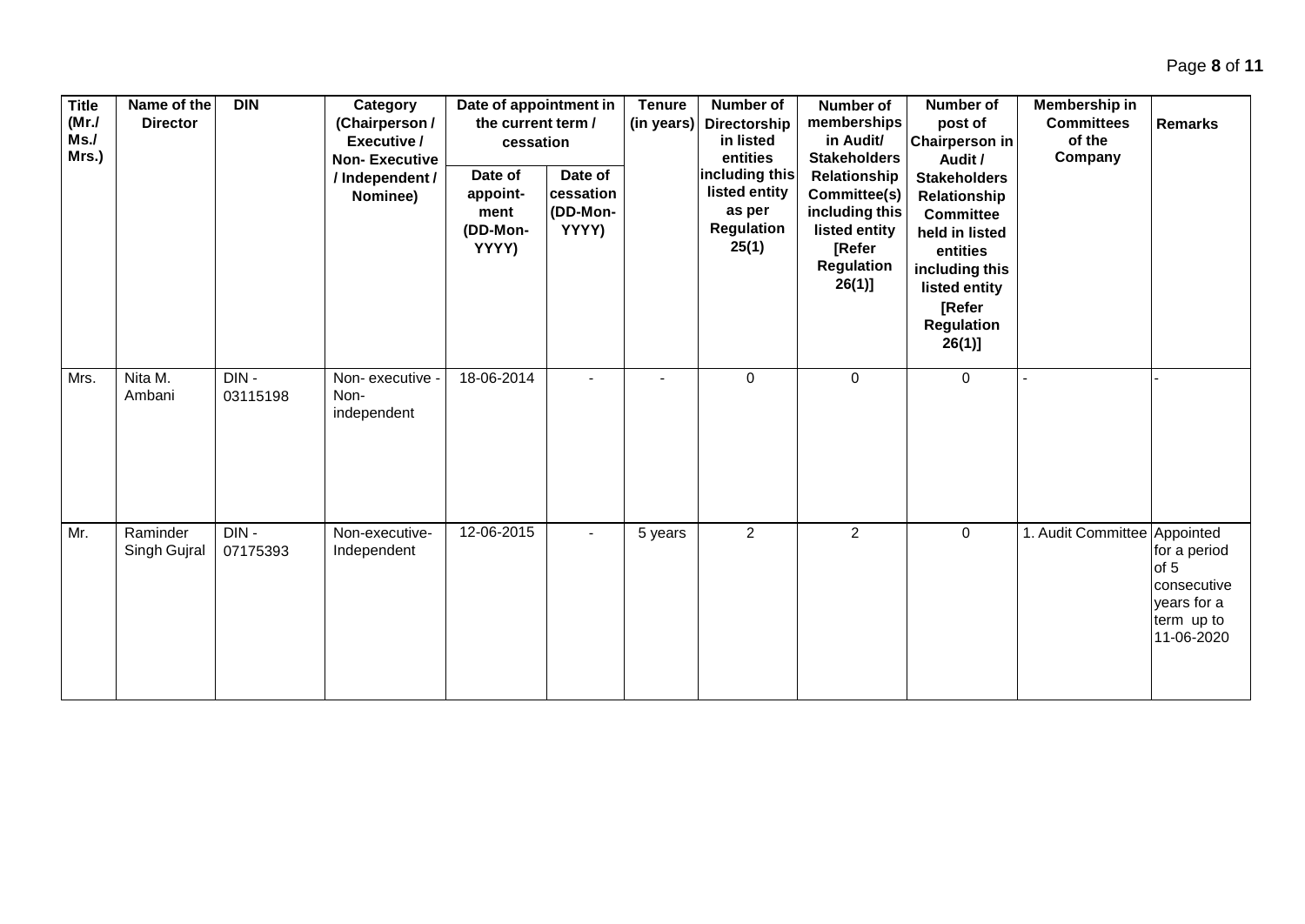# **II. Composition of Committees**

| <b>Name of Committee</b>                   | <b>Name of Committee</b><br>members                                                                               | Category<br>(Chairperson / Executive / Non-Executive /<br>Independent / Nominee)                                                                       | Company<br><b>Remarks</b> |
|--------------------------------------------|-------------------------------------------------------------------------------------------------------------------|--------------------------------------------------------------------------------------------------------------------------------------------------------|---------------------------|
| 1. Audit Committee                         | Mr. Yogendra P. Trivedi<br>Dr. Raghunath A. Mashelkar<br>Mr. Adil Zainulbhai<br>Mr. Raminder Singh Gujral         | Non-executive Independent - Chairman<br>Non-executive Independent - Member<br>Non-executive Independent - Member<br>Non-executive Independent - Member |                           |
| 2. Nomination & Remuneration<br>Committee  | Mr. Adil Zainulbhai<br>Mr. Yogendra P. Trivedi<br>Dr. Dharam Vir Kapur<br>Dr. Raghunath A. Mashelkar              | Non-executive Independent - Chairman<br>Non-executive Independent - Member<br>Non-executive Independent - Member<br>Non-executive Independent - Member |                           |
| 3. Risk Management Committee               | Mr. Adil Zainulbhai<br>Mr. Hital R. Meswani<br>Mr. P.M.S. Prasad<br>Mr. Alok Agarwal<br>Mr. Srikanth Venkatachari | Non-executive Independent - Chairman<br>Executive - Member<br>Executive - Member<br>Not a director - Member<br>Not a director - Member                 |                           |
| 4. Stakeholders' Relationship<br>Committee | Mr. Yogendra P. Trivedi<br>Mr. Nikhil R. Meswani<br>Mr. Hital R. Meswani<br>Prof. Ashok Misra                     | Non-executive Independent - Chairman<br>Executive - Member<br>Executive - Member<br>Non-executive Independent - Member                                 |                           |

## **III. Meeting of Board of Directors**

| Date(s) of Meeting (if any) in the<br>previous quarter | Date(s) of Meeting (if any) in $ $<br>the relevant quarter | Maximum gap between<br>any two consecutive<br>meetings<br>(in number of days) | <b>Company Remarks</b> |
|--------------------------------------------------------|------------------------------------------------------------|-------------------------------------------------------------------------------|------------------------|
| July 15, 2016<br>July 28, 2016                         | October 20, 2016                                           | 83 days                                                                       |                        |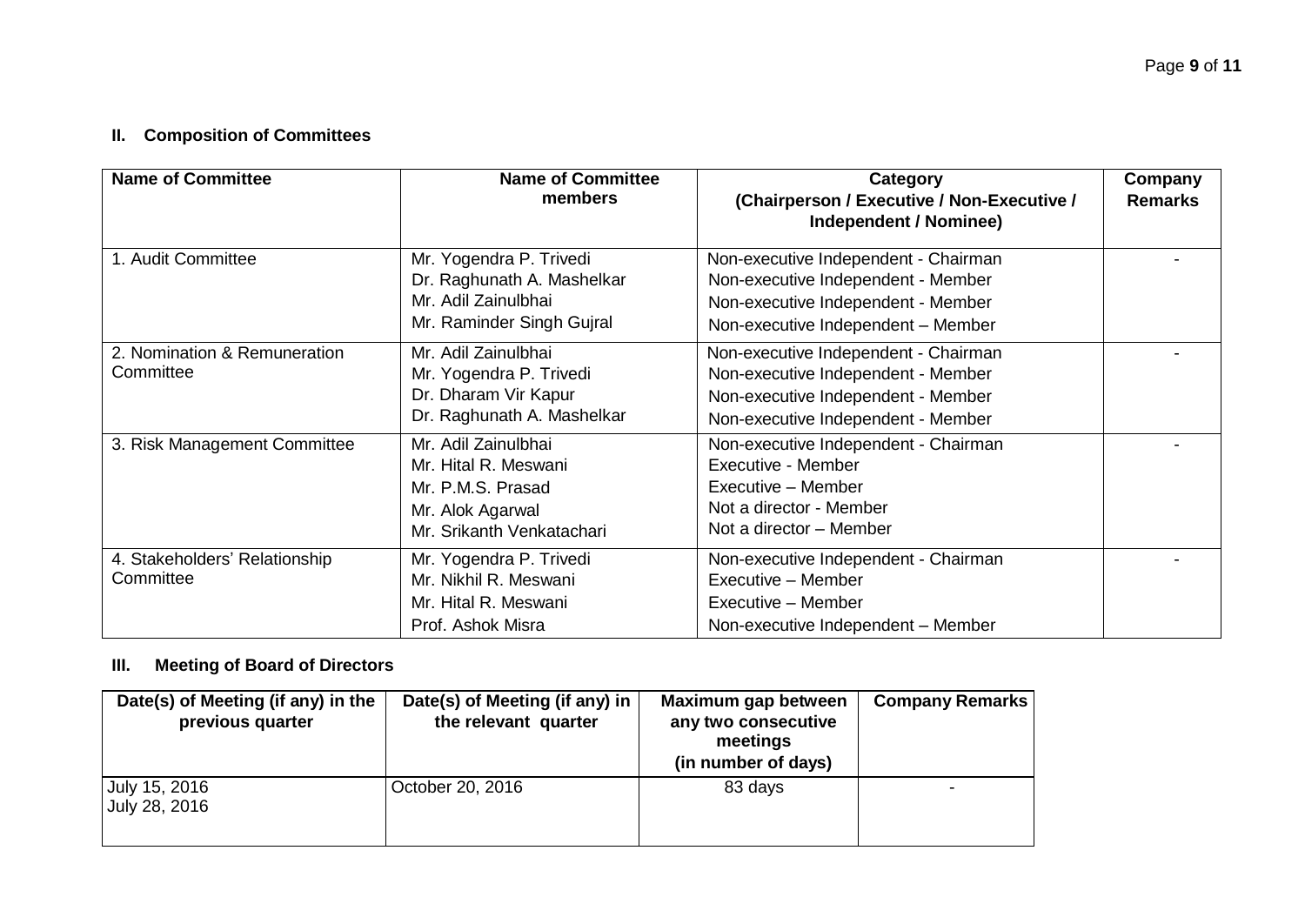## **IV. Meeting of Committees**

| Name of the<br><b>Committee</b>                            | Date(s) of<br>meeting of the<br>committee in the<br>previous quarter | Date(s) of<br>meeting of the<br>committee in the<br>relevant quarter | Whether<br>requirement of<br>Quorum met<br>(details) | Maximum gap between any<br>two consecutive meetings<br>(in number of days) | Company<br><b>Remarks</b> |
|------------------------------------------------------------|----------------------------------------------------------------------|----------------------------------------------------------------------|------------------------------------------------------|----------------------------------------------------------------------------|---------------------------|
| <b>Audit Committee</b>                                     | July 15, 2016<br>August 29, 2016                                     | October 14, 2016<br>October 20, 2016                                 | Required quorum of 3<br>members was met              | 45 days                                                                    |                           |
| <b>Nomination</b><br>&<br><b>Remuneration</b><br>Committee | July 14, 2016<br>July 28, 2016                                       | October 17, 2016                                                     | Required quorum of 3<br>members was met              | 80 days                                                                    |                           |
| <b>Risk Management</b><br>Committee                        | July 28, 2016                                                        | October 21, 2016                                                     | Required quorum of 3<br>members was met              | 84 days                                                                    |                           |
| Stakeholders'<br>Relationship<br>Committee                 | July 15, 2016                                                        | October 19, 2016                                                     | Required quorum of 2<br>members was met              | 95 days                                                                    |                           |

# **V. Related Party Transactions**

| <b>Subject</b>                                                                                         | <b>Compliance status</b><br>(Yes / No / NA) | Company<br><b>Remarks</b> |
|--------------------------------------------------------------------------------------------------------|---------------------------------------------|---------------------------|
| Whether prior approval of audit committee obtained                                                     | Yes                                         |                           |
| Whether shareholder approval obtained for material RPT                                                 | NA                                          |                           |
| Whether details of RPT entered into pursuant to omnibus approval have been reviewed by Audit Committee | Yes                                         |                           |